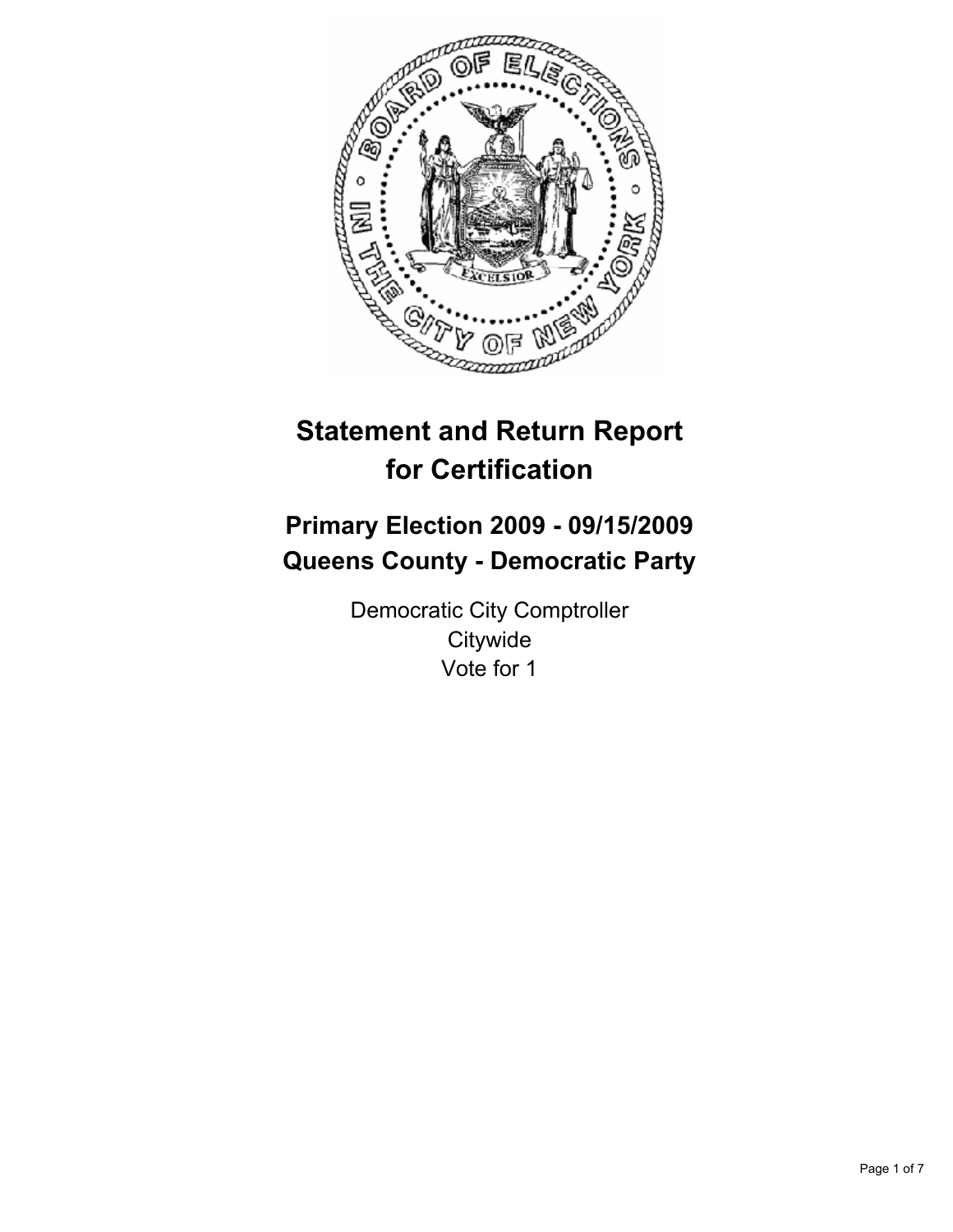

| <b>Total Votes</b>           | 5,555 |
|------------------------------|-------|
| SALIM EJAZ (WRITE-IN)        | 2     |
| MICHAEL BLOOMBERG (WRITE-IN) |       |
| <b>DAVID YASSKY</b>          | 720   |
| DAVID I WEPRIN               | 419   |
| <b>JOHN C LIU</b>            | 3,807 |
| <b>MELINDA KATZ</b>          | 606   |
| AFFIDAVIT                    | 76    |
| ABSENTEE/MILITARY            | 119   |
| <b>EMERGENCY</b>             | 10    |

## **Assembly District 23**

| <b>EMERGENCY</b>    | 7     |
|---------------------|-------|
| ABSENTEE/MILITARY   | 276   |
| AFFIDAVIT           | 20    |
| MELINDA KATZ        | 1,227 |
| JOHN C LIU          | 1,317 |
| DAVID I WEPRIN      | 778   |
| <b>DAVID YASSKY</b> | 939   |
| <b>Total Votes</b>  | 4.261 |

#### **Assembly District 24**

| <b>EMERGENCY</b>    | 8     |
|---------------------|-------|
| ABSENTEE/MILITARY   | 167   |
| AFFIDAVIT           | 38    |
| <b>MELINDA KATZ</b> | 1,001 |
| JOHN C LIU          | 2,338 |
| DAVID I WEPRIN      | 2,996 |
| <b>DAVID YASSKY</b> | 1,152 |
| <b>Total Votes</b>  | 7,487 |

| <b>EMERGENCY</b>      | 32    |
|-----------------------|-------|
| ABSENTEE/MILITARY     | 130   |
| AFFIDAVIT             | 36    |
| <b>MELINDA KATZ</b>   | 743   |
| JOHN C LIU            | 1,807 |
| DAVID I WEPRIN        | 567   |
| <b>DAVID YASSKY</b>   | 694   |
| SALIM EJAZ (WRITE-IN) | 3     |
| <b>Total Votes</b>    | 3,814 |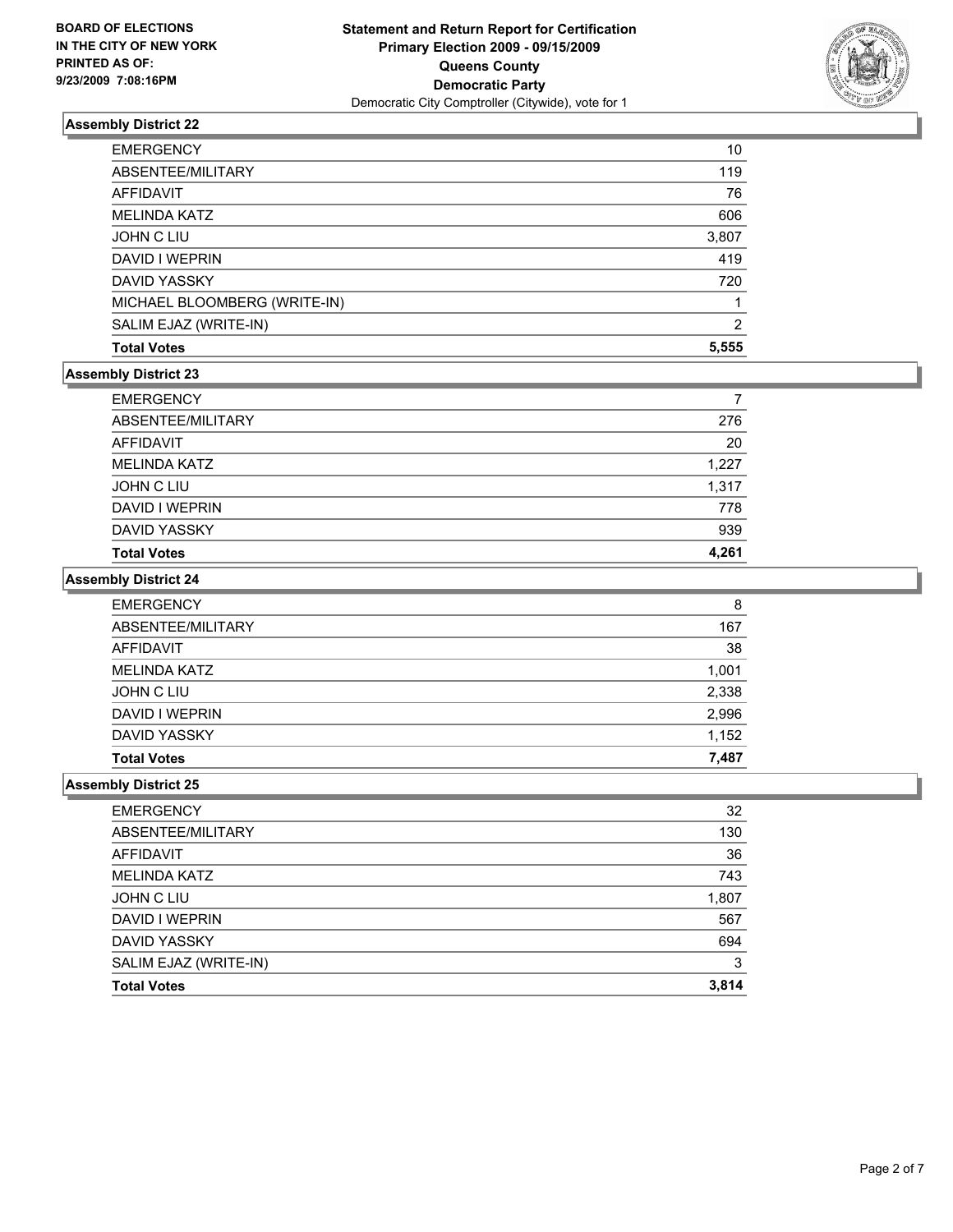

| <b>EMERGENCY</b>    | 3     |
|---------------------|-------|
| ABSENTEE/MILITARY   | 301   |
| AFFIDAVIT           | 41    |
| <b>MELINDA KATZ</b> | 1,629 |
| JOHN C LIU          | 2,726 |
| DAVID I WEPRIN      | 1,284 |
| DAVID YASSKY        | 1,876 |
| <b>Total Votes</b>  | 7.515 |

## **Assembly District 27**

| <b>EMERGENCY</b>    | 16    |
|---------------------|-------|
| ABSENTEE/MILITARY   | 217   |
| <b>AFFIDAVIT</b>    | 33    |
| <b>MELINDA KATZ</b> | 1,501 |
| <b>JOHN C LIU</b>   | 1,663 |
| DAVID I WEPRIN      | 705   |
| <b>DAVID YASSKY</b> | 908   |
| <b>Total Votes</b>  | 4.777 |

## **Assembly District 28**

| <b>Total Votes</b>  | 6,427 |
|---------------------|-------|
| <b>DAVID YASSKY</b> | 1,439 |
| DAVID I WEPRIN      | 573   |
| JOHN C LIU          | 1,589 |
| <b>MELINDA KATZ</b> | 2,826 |
| AFFIDAVIT           | 40    |
| ABSENTEE/MILITARY   | 314   |
| <b>EMERGENCY</b>    | 19    |

| <b>EMERGENCY</b>          | 3     |
|---------------------------|-------|
| ABSENTEE/MILITARY         | 157   |
| AFFIDAVIT                 | 61    |
| <b>MELINDA KATZ</b>       | 965   |
| JOHN C LIU                | 3,695 |
| DAVID I WEPRIN            | 639   |
| DAVID YASSKY              | 879   |
| JOHN W. CRONIN (WRITE-IN) |       |
| <b>Total Votes</b>        | 6,179 |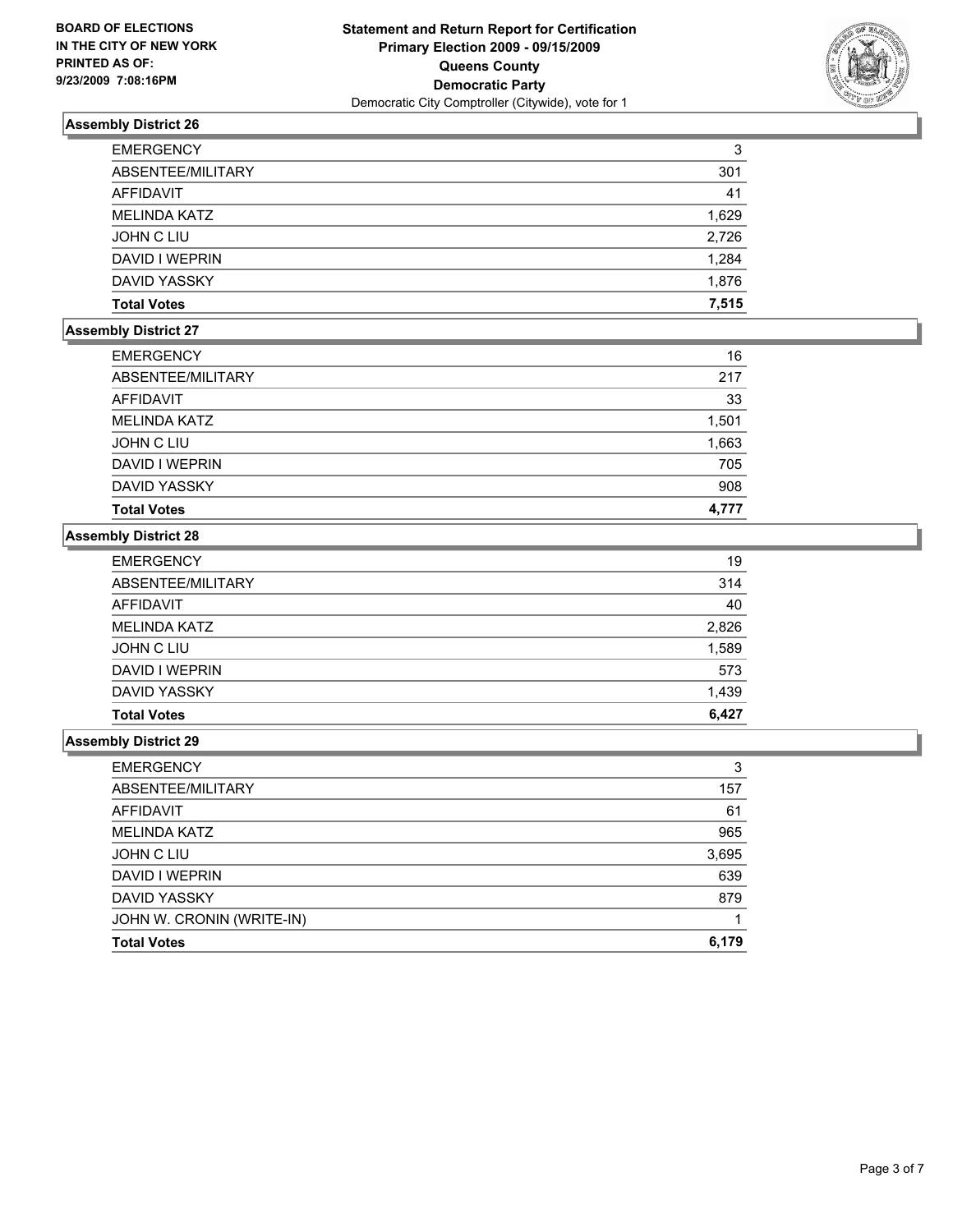

| <b>EMERGENCY</b>      |       |
|-----------------------|-------|
| ABSENTEE/MILITARY     | 79    |
| AFFIDAVIT             | 37    |
| <b>MELINDA KATZ</b>   | 1,021 |
| <b>JOHN C LIU</b>     | 1,378 |
| DAVID I WEPRIN        | 398   |
| <b>DAVID YASSKY</b>   | 872   |
| SALIM EJAZ (WRITE-IN) |       |
| <b>Total Votes</b>    | 3.670 |

#### **Assembly District 31**

| <b>EMERGENCY</b>    | 16    |
|---------------------|-------|
| ABSENTEE/MILITARY   | 225   |
| <b>AFFIDAVIT</b>    | 38    |
| <b>MELINDA KATZ</b> | 873   |
| JOHN C LIU          | 2,212 |
| DAVID I WEPRIN      | 497   |
| <b>DAVID YASSKY</b> | 668   |
| <b>Total Votes</b>  | 4,250 |

#### **Assembly District 32**

|                     | 5,774 |
|---------------------|-------|
| <b>Total Votes</b>  |       |
| <b>DAVID YASSKY</b> | 902   |
| DAVID I WEPRIN      | 646   |
| <b>JOHN C LIU</b>   | 3,048 |
| <b>MELINDA KATZ</b> | 1,178 |
| <b>AFFIDAVIT</b>    | 43    |
| ABSENTEE/MILITARY   | 144   |
| <b>EMERGENCY</b>    | 18    |

| <b>EMERGENCY</b>    | 8     |
|---------------------|-------|
| ABSENTEE/MILITARY   | 143   |
| AFFIDAVIT           | 53    |
| <b>MELINDA KATZ</b> | 1,051 |
| JOHN C LIU          | 3,603 |
| DAVID I WEPRIN      | 988   |
| DAVID YASSKY        | 895   |
| <b>Total Votes</b>  | 6,537 |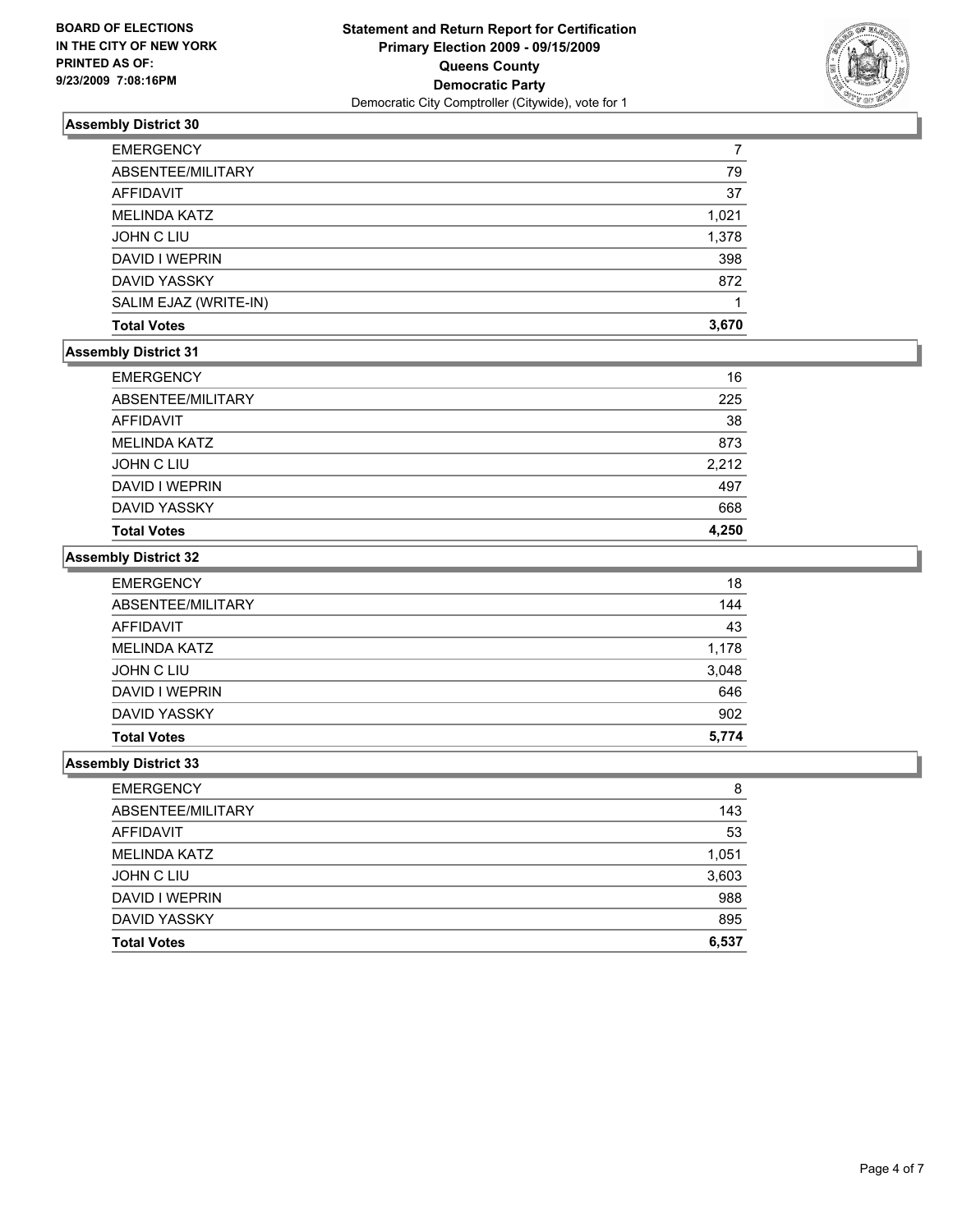

| <b>EMERGENCY</b>    | 32    |
|---------------------|-------|
| ABSENTEE/MILITARY   | 90    |
| AFFIDAVIT           | 27    |
| <b>MELINDA KATZ</b> | 1,058 |
| JOHN C LIU          | 1,726 |
| DAVID I WEPRIN      | 404   |
| DAVID YASSKY        | 964   |
| <b>Total Votes</b>  | 4.152 |

## **Assembly District 35**

| <b>EMERGENCY</b>       | 8     |
|------------------------|-------|
| ABSENTEE/MILITARY      | 114   |
| AFFIDAVIT              | 42    |
| <b>MELINDA KATZ</b>    | 1,006 |
| JOHN C LIU             | 1,857 |
| DAVID I WEPRIN         | 400   |
| <b>DAVID YASSKY</b>    | 689   |
| JOHN LUDWIG (WRITE-IN) |       |
| <b>Total Votes</b>     | 3,953 |

## **Assembly District 36**

| <b>EMERGENCY</b>      | 2     |
|-----------------------|-------|
| ABSENTEE/MILITARY     | 96    |
| AFFIDAVIT             | 22    |
| <b>MELINDA KATZ</b>   | 783   |
| JOHN C LIU            | 994   |
| DAVID I WEPRIN        | 330   |
| DAVID YASSKY          | 792   |
| SALIM EJAZ (WRITE-IN) |       |
| <b>Total Votes</b>    | 2.900 |

| <b>Total Votes</b>  | 4,536 |
|---------------------|-------|
| <b>DAVID YASSKY</b> | 1,123 |
| DAVID I WEPRIN      | 468   |
| <b>JOHN C LIU</b>   | 1,786 |
| <b>MELINDA KATZ</b> | 1,159 |
| <b>AFFIDAVIT</b>    | 69    |
| ABSENTEE/MILITARY   | 73    |
| <b>EMERGENCY</b>    | 15    |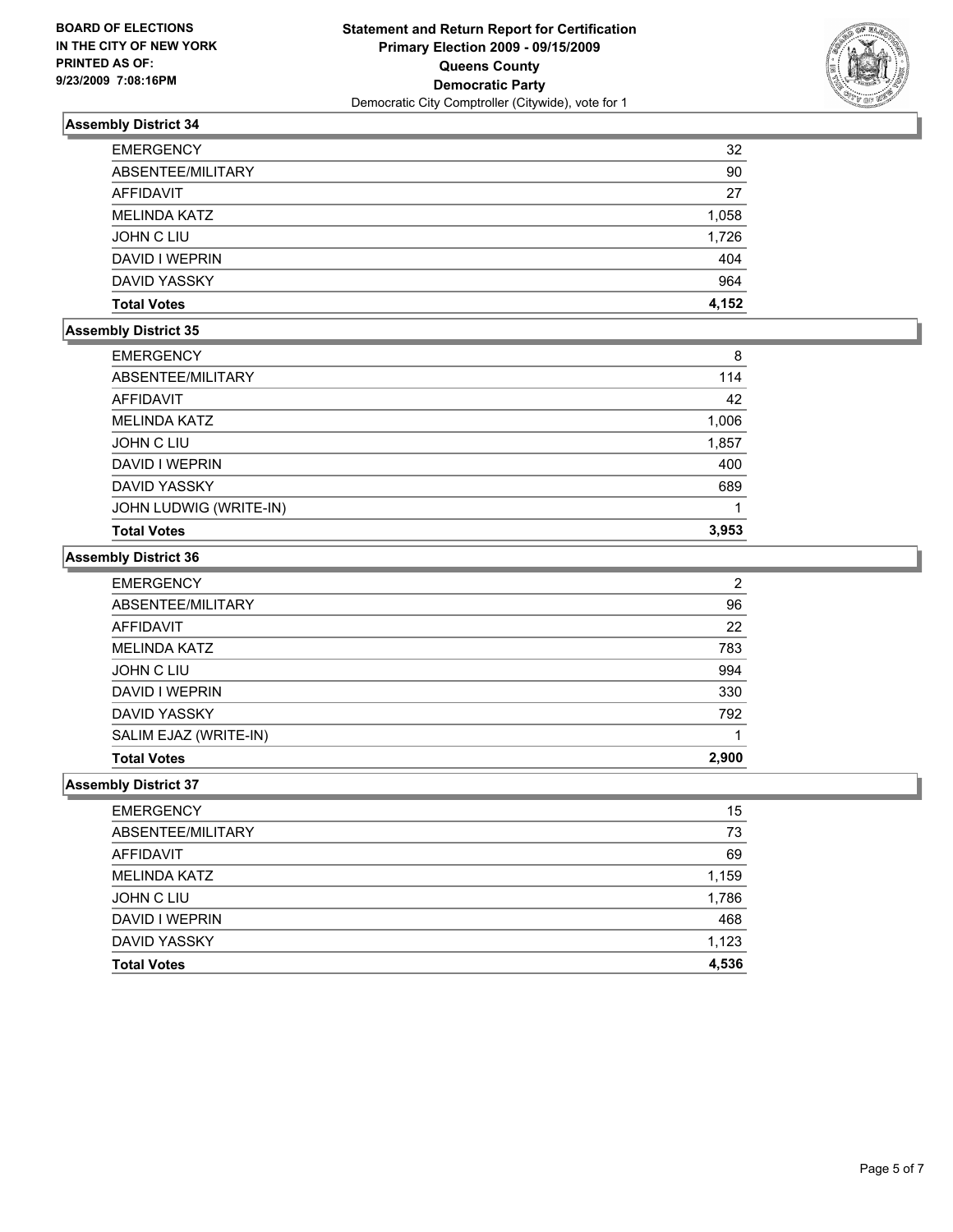

| <b>EMERGENCY</b>    | 3     |
|---------------------|-------|
| ABSENTEE/MILITARY   | 54    |
| AFFIDAVIT           | 11    |
| <b>MELINDA KATZ</b> | 845   |
| JOHN C LIU          | 928   |
| DAVID I WEPRIN      | 288   |
| <b>DAVID YASSKY</b> | 593   |
| <b>Total Votes</b>  | 2,654 |

| <b>Total Votes</b>  | 2,739 |
|---------------------|-------|
| <b>DAVID YASSKY</b> | 566   |
| DAVID I WEPRIN      | 250   |
| JOHN C LIU          | 1,184 |
| <b>MELINDA KATZ</b> | 739   |
| <b>AFFIDAVIT</b>    | 28    |
| ABSENTEE/MILITARY   | 39    |
| <b>EMERGENCY</b>    |       |